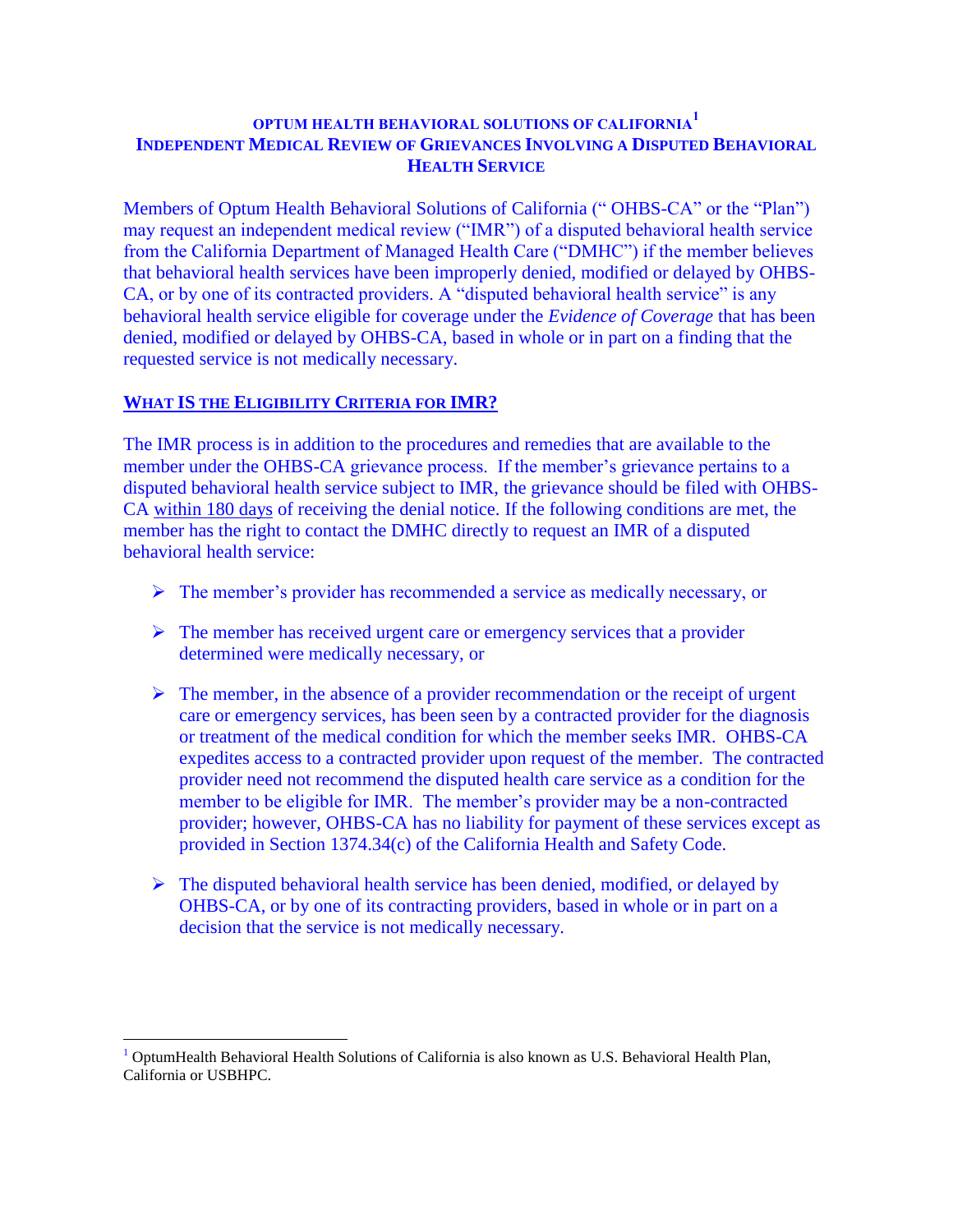$\triangleright$  The member has filed a grievance with OHBS-CA, and the disputed decision is upheld, or the grievance remains unresolved after thirty (30) days. The member is not required to participate in the OHBS-CA grievance process for more than thirty (30) days. In the event that OHBS-CA fails to comply with the requirements of the grievance process or appeals process, the member is deemed to have exhausted the Plan's internal process and accordingly may initiate an IMR. In the case of a grievance that requires an expedited review, the member may be allowed to proceed with IMR simultaneously with or separately from the OHBS-CA grievance process.

If the DMHC finds that a member grievance involving a disputed behavioral health care service does not meet the requirements for review under the IMR System, the member's request for review is treated as a request for the DMHC to review the grievance according to the DMHC's grievance process.

### **HOW TO REQUEST IMR**

OHBS-CA provides the member with an IMR application form (and an addressed envelope) with a disposition letter that denies, modifies or delays urgent, emergency, and/or experimental/investigational services behavioral health services, and notices of complaint or appeal resolution of a disputed behavioral health care service. Also, the member may obtain an application by:

- Contacting the Plan directly at **1-800-999-9585**;
- Contacting the DMHC at **1-888-HMO-2219**; or by
- Accessing the DMHC's Internet Web site at **[http://www.healthhelp.ca.gov](http://www.healthhelp.ca.gov/)**

The member may apply to the DMHC for IMR of a decision regarding a disputed behavioral health care service within six (6) months of any of the qualified periods or events described above ("What are the Eligibility Criteria for IMR?"). The DMHC may extend the application period beyond six (6) months if circumstances so warrant. The member may be assisted in the IMR process by an authorized member representative or agent, or by the member's provider, with the appropriate releases of information in place.

Completed applications for IMR should be submitted to the DMHC by mail or by fax. The DMHC fax number is **1-916-255-5241**. The member pays no application or processing fee to apply for IMR. The member has the right to include any additional information or evidence not previously provided to OHBS-CA in support of the request for IMR.

A decision not to participate in the IMR process may cause the member to forfeit any statutory right to pursue legal action against OHBS-CA regarding the disputed behavioral health service.

If the DMHC determines that the member is eligible for IMR, the IMR process will provide an impartial review of medical decisions made by OHBS-CA related to the medical necessity of a proposed service or treatment, coverage decisions for treatments that are experimental or investigational in nature and payment disputes for emergency or urgent medical services.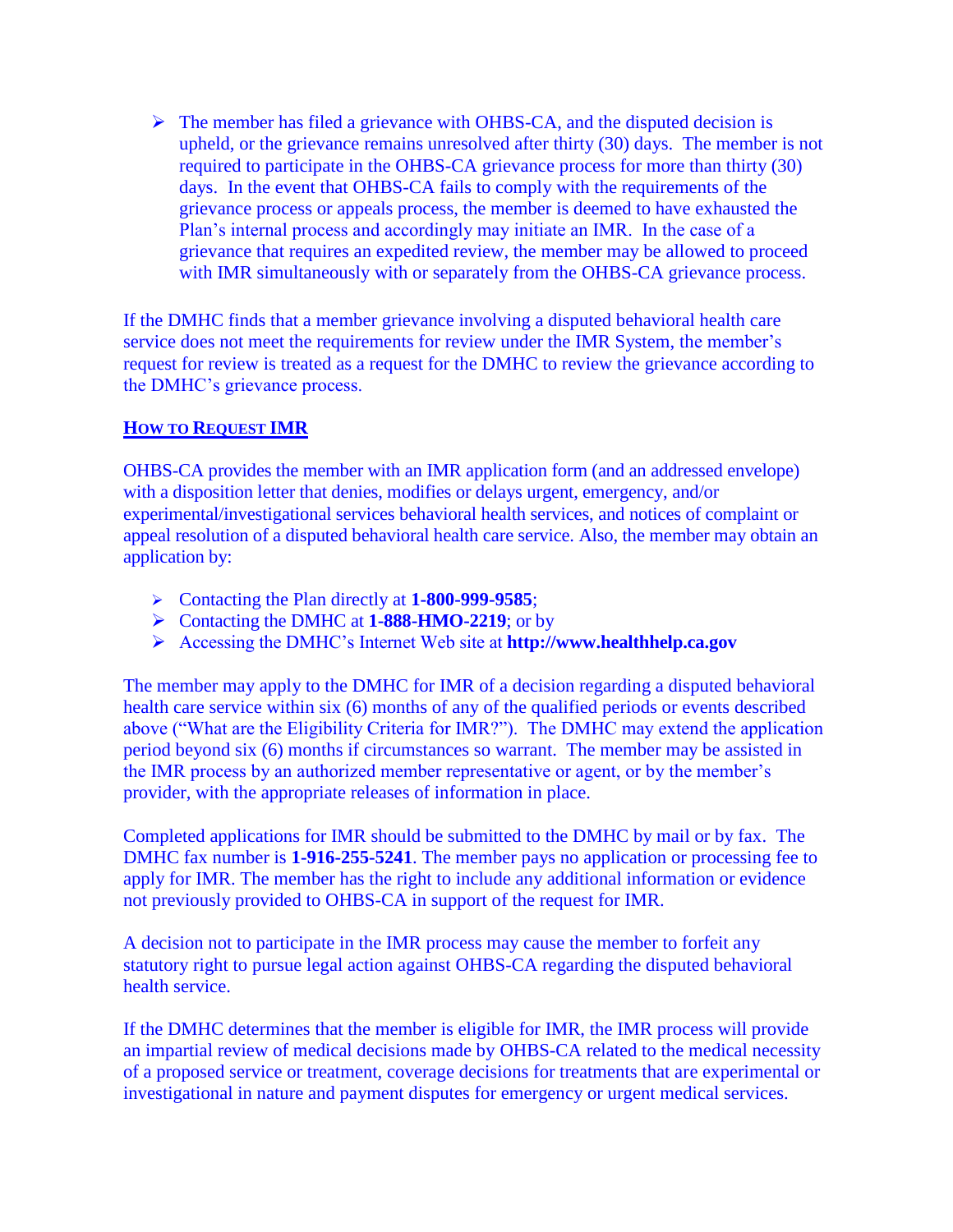## **HOW ARE MEMBERS INFORMED OF THE RIGHT TO IMR?**

Members are informed of the availability of the IMR process in Evidence(s) of Coverage, member handbooks, grievance forms, all written responses to grievances/appeals and in denial notices for urgent, emergency, and/or experimental/investigational services. In addition, members may contact OHBS-CA by telephone, U.S. mail or fax for further information on the IMR process. The Plan informs providers of the member IMR process via the Network Manual. The Plan's IMR policies and procedures are available free of charge to members, individual providers and facilities, authorized member representatives, and the public upon request.

## **APPLICATIONS ACCEPTED BY DMHC FOR IMR**

Upon receiving a member's application for IMR, the DMHC will review the request and notify the member whether his/her case has been accepted. If the member's case is eligible for IMR, the dispute will be submitted to an independent medical review organization ("IMRO") contracted with the DMHC for review by one or more expert reviewers, independent of OHBS-CA, who will make an independent determination of whether or not the care should be provided. The IMRO selects an independent panel of behavioral health professionals knowledgeable in the treatment of the member's condition, the proposed treatment and the guidelines and protocols in the area of treatment under review. Neither the member nor OHBS-CA controls the choice of expert reviewers.

Upon notice from the DMHC of the accepted IMR, OHBS-CA provides specific documents as required by law to the IMRO.

# **THE IMR DECISION**

The IMRO will render its analysis and recommendations on the member's IMR case in writing, and in layperson terms to the maximum extent practical, within 30 days of receiving the member's request for IMR and supporting information. Certain circumstances may cause this timeline to be adjusted.

### **WHEN A DECISION IS MADE**

The DMHC will immediately adopt the decision of the IMRO upon receipt and will promptly issue a written decision to the parties that will be binding on OHBS-CA. OHBS-CA will promptly implement the decision when received from the DMHC. In the case of an IMRO determination requiring reimbursement for services already rendered, OHBS-CA will reimburse either the member or the member's provider, whichever applies, within five (5) working days. If services have not yet been rendered to the member, OHBS-CA will authorize the services within five (5) working days of receiving the written decision from the DMHC, or sooner if appropriate for the nature of the member's clinical condition and will inform the member and the member's provider of the authorization.